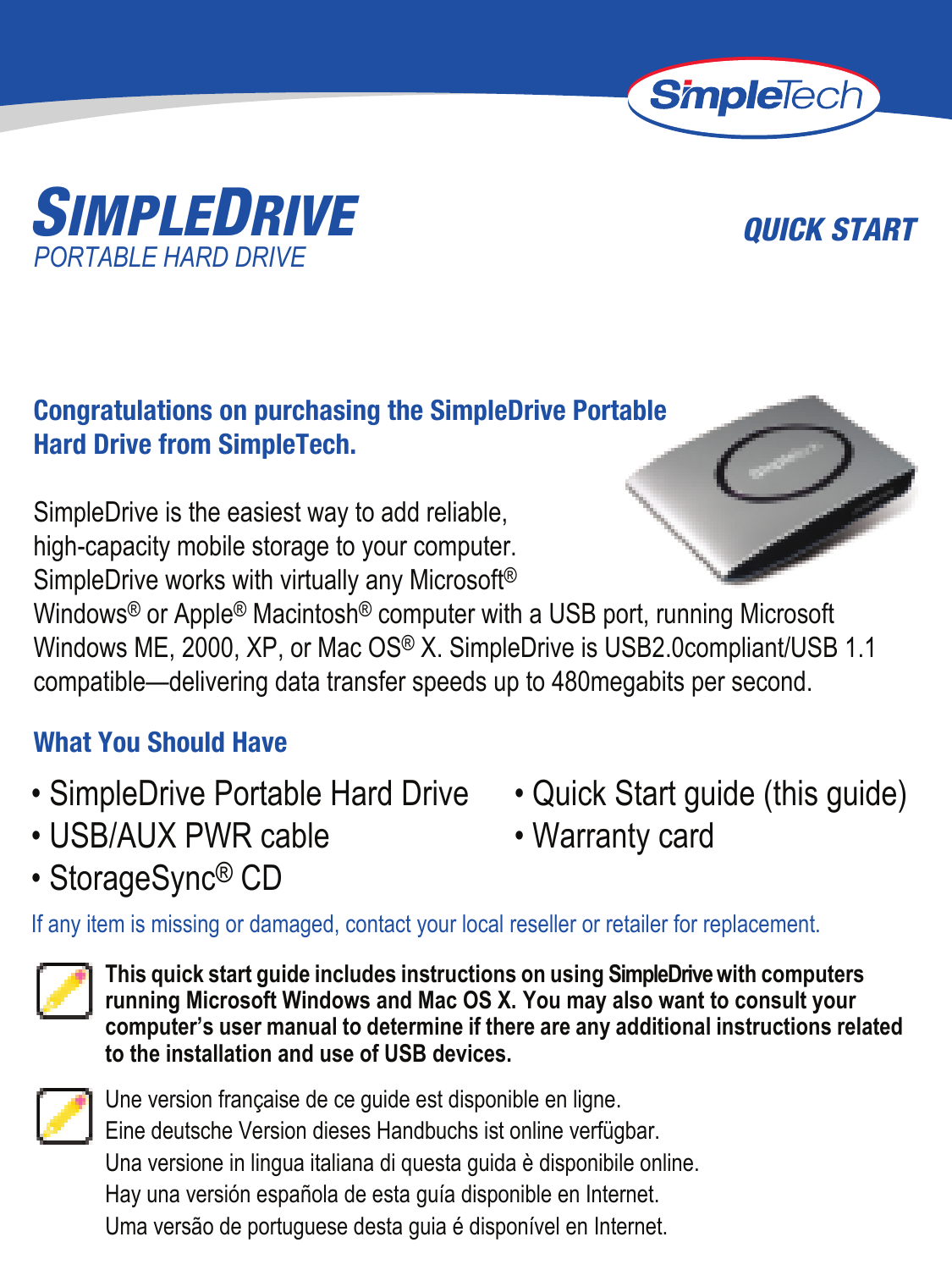## *SYSTEM REQUIREMENTS*

| <b>Windows Users</b>                                      | Mac OS <sup>®</sup> Users                              |
|-----------------------------------------------------------|--------------------------------------------------------|
| • Pentium <sup>®</sup> -class, 200MHz PC or<br>compatible | • iMac <sup>®</sup> , G3, G4, G5 or iBook <sup>®</sup> |
| • Windows ME, 2000, XP                                    | $\cdot$ Mac OS X                                       |
| • 32MB RAM (or as required by system)                     | • 32MB RAM (or as required by system)                  |
| • Available USB 2.0/1.1 port                              | • Available USB 2.0/1.1 port                           |

## *INSTALLATION REQUIREMENTS*

No tools or special equipment are required to install SimpleDrive.

#### *Windows ME, 2000 and XP*

No drivers are required. Plug SimpleDrive into an available USB port and Windows will install the files needed to use the drive.

#### *Mac OS X*

No drivers are required. Plug SimpleDrive into an available USB port and your computer will automatically detect the drive.



**For optimal performance, install the latest updates from Apple on your computer. Download the updates from www.apple.com or open the software update tool located in the Mac OS X system preferences folder.**

## *PRODUCT GUIDES, DRIVERS AND INFORMATION*

This guide and additional information on SimpleDrive are available online at *www.simpletech.com/support*. To view SimpleTech downloadable documents, you will need Adobe Acrobat® Reader®.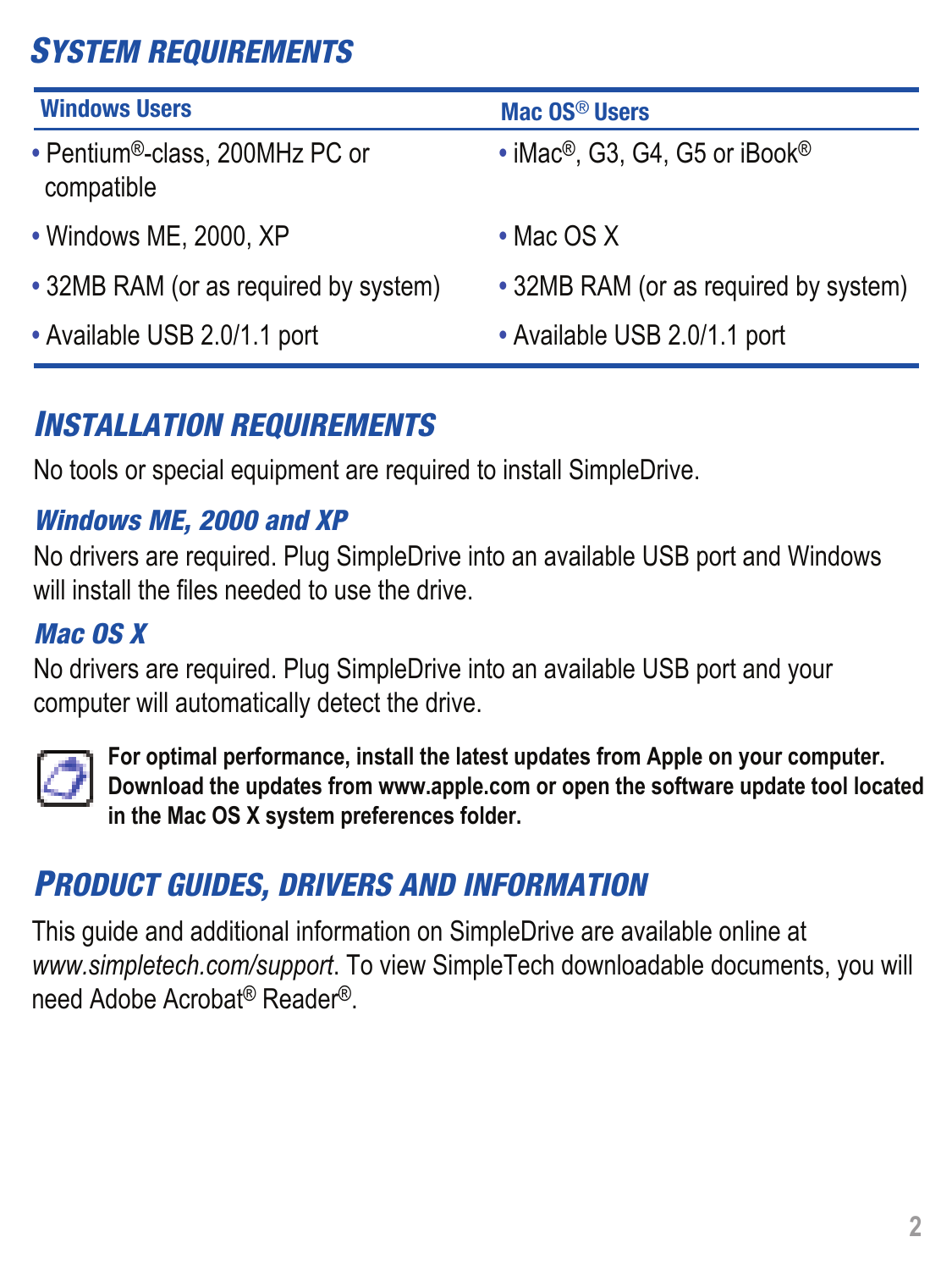## *VISUAL TOUR*

#### **HDD Activity LED** (Blue)

Flashes to indicate disk drive read/write activity.

#### **Power LED** (Red)

Illuminates when SimpleDrive is receiving power.

#### **DC-IN Jack**

JackSocket for connecting an AC power adapter to SimpleDrive.

#### **Mini USB Socket**

Mini-B USB socket for connecting SimpleDrive to your computer.

 $\overline{100}$ 

#### **USB/AUX PWR Cable**

Use this cable to connect SimpleDrive your computer.

- **Mini-B USB plug** Connects to SimpleDrive to provide signal and USB bus power source to SimpleDrive.
- **Type A USB plug (Power and signal) -**Connects to a USB port on your computer to provide signal and USB bus power source to SimpleDrive.
- **Type A USB plug** (Power only) Connects to a USB port on your computer to provide a secondary USB bus power source to SimpleDrive.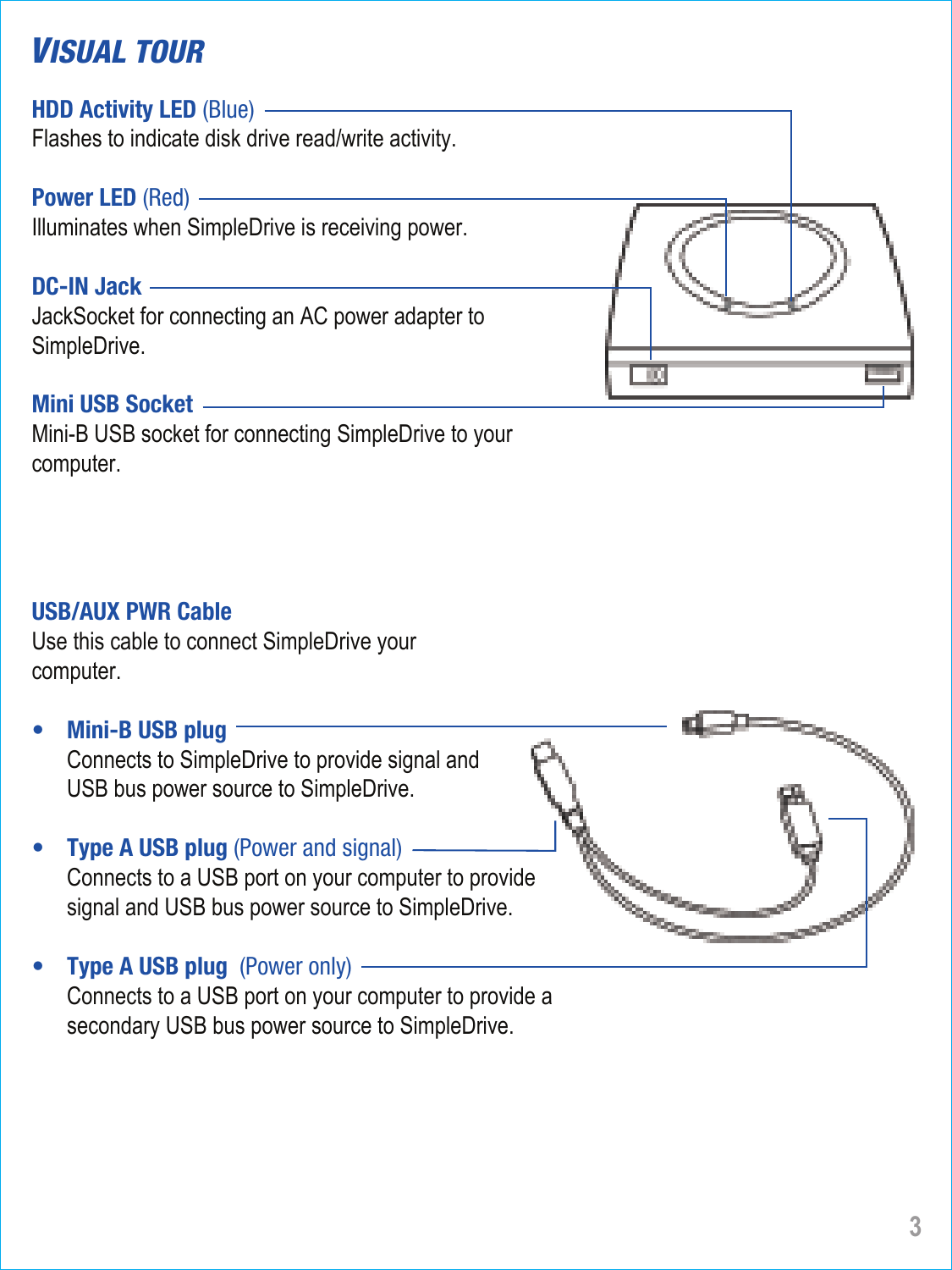## *CONNECTING SIMPLEDRIVE*

Connect the mini USB plug on the USB/AUX PWR cable to SimpleDrive. Connect the USB plug on the other end of the cable into a USB port on your computer.

Do not use the "power only"  $(Q)$ ) USB plug to connect SimpleDrive to your computer. This plug is only used when an additional (secondary) power isrequired to power the drive.

For information on using secondary power, see "*Connecting Secondary Power*", below.





**Avoid using the USB port on Macintosh computer keyboards. This port may not have enough power to power the drive.**

After connecting the drive, it is ready to use. You don't need to restart your computer or install any additional software.

#### **Connecting Secondary Power**

SimpleDrive receives power through your computer's USB port. If the port cannot provide sufficient power to run the drive, connect SimpleDrive to your computer using both USB plugs on the USB/AUX PWR cable.

## *FORMATTING SIMPLEDRIVE*

SimpleDrive is formatted as a NTFS volume at the factory—allowing you to format the drive and access its files using standard Windows and MacOS tools. However, MacOS cannot write to NTFS formatted disks.

To enable full read/write access to SimpleDrive from both Windows and Macintosh computers, reformat the drive using the FAT file system format. For instructions on formatting disk drives, refer to the documentation provided with your computer's operating system.



**Formatting SimpleDrive deletes all existing data on the drive.**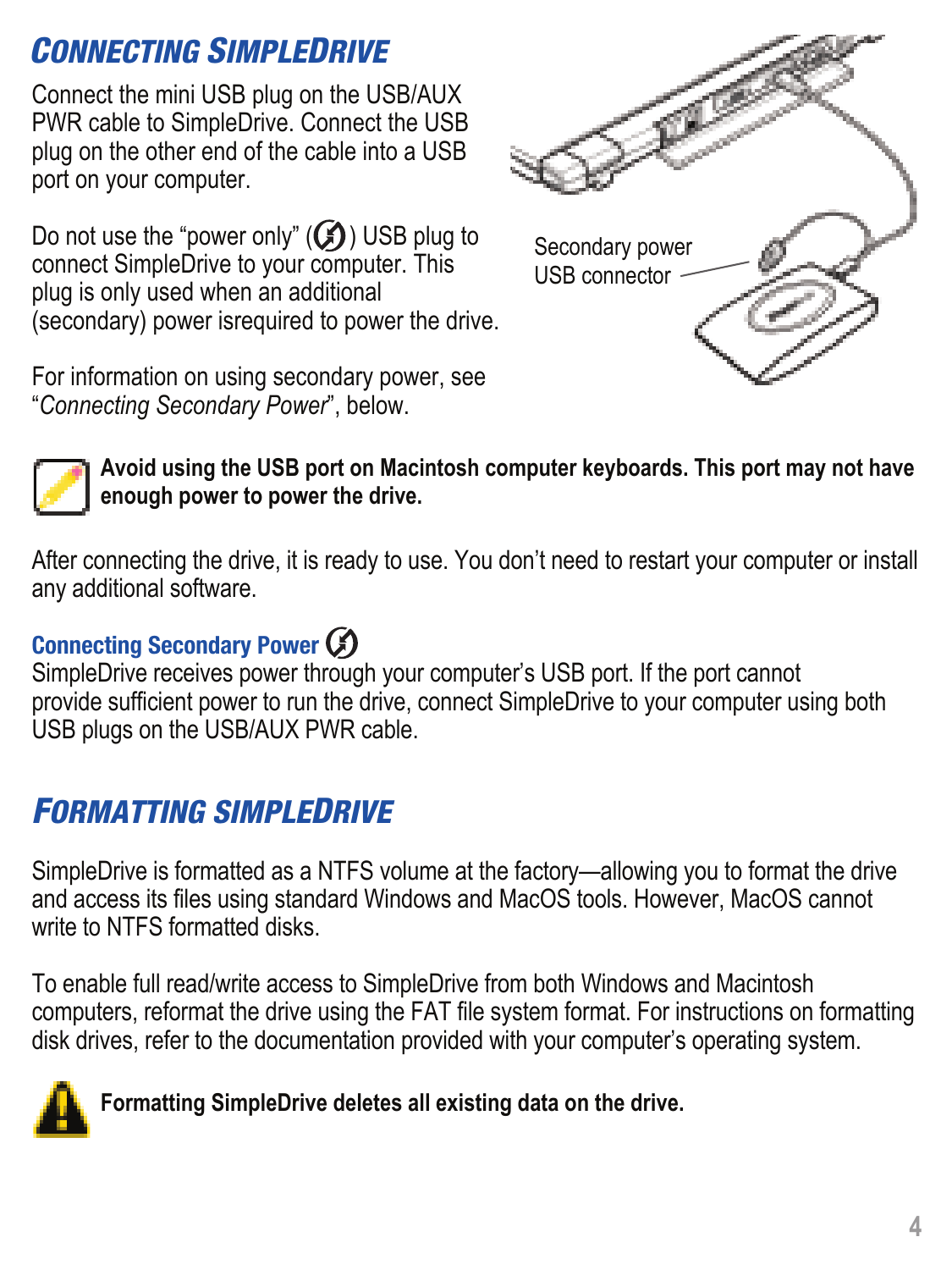### **Formatting for Macintosh Use Only**

Mac users get better performance when SimpleDrive is formatted as a Mac OS Extended volume. To format the drive using MacOS X, do the following:

- 1. Open **Disk Utility** and select your SimpleDrive.
- 2. From the **Volume Format** list, choose **Mac OS Extended (Journaled)**.
- 3. Click the **Erase** button.



**Mac OS Extended volumes cannot be accessed from Windows.**

## *VIEWING FILES ON SIMPLEDRIVE*

#### **Viewing Files in Windows**

In Windows Explorer, SimpleDrive appears as "SimpleDrive" mapped to your computer. To access data on the drive, open *My Computer* to view the storage devices attached to your computer. Then, click on the SimpleDrive disk icon (the drive letter assigned to drive depends on your computer's hardware configuration).



#### **Affichage des fichiers sous Mac OS**

In the Finder, SimpleDrive is represented by a "SimpleDrive" drive icon on the desktop. To access files on SimpleDrive, double-click the drive's desktop icon.

As shipped, SimpleDrive provides Read-Only access to Mac users (see *"Formatting SimpleDrive"*).

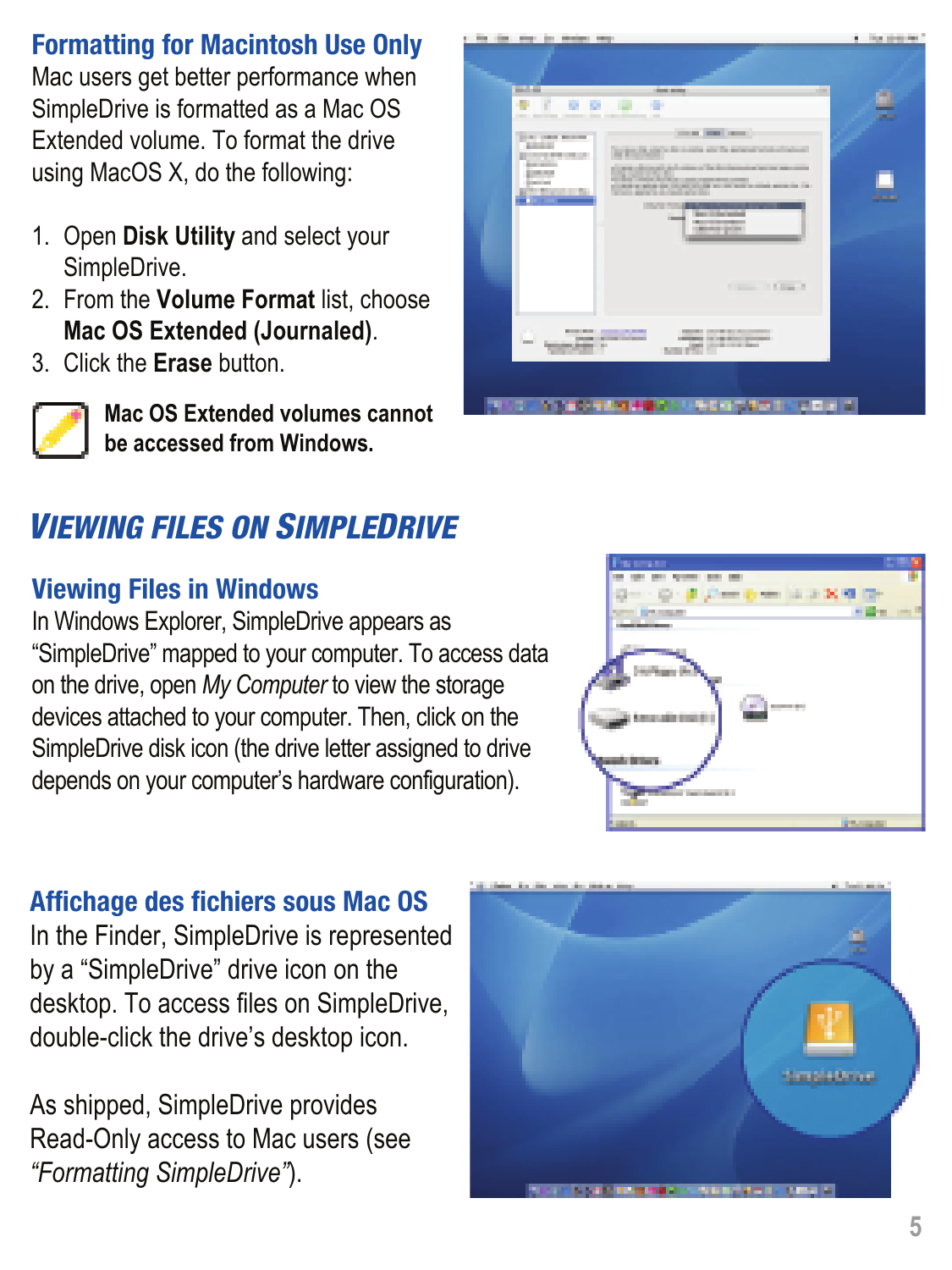## *DISCONNECTING SIMPLEDRIVE*

Repeatedly inserting and removing a USB device may stop the USB port from responding. Once the port is in this state, it will no longer recognize any USB device. SimpleTech recommends that you stop SimpleDrive from running before unplugging it from your computer.



**Before disconnecting SimpleDrive, close any open files and exit any applications running on the drive.** 

#### **Shutting Down SimpleDrive on Windows PCs**

- 1. In the System Tray, double-click the **Safely Remove Hardware** icon.
- 2. In the Safely Remove Hardware window that appears, select SimpleDrive, then click **Stop**.
- 3. When Windows notifies you that it is safe to do so, unplug SimpleDrive from the computer's USB port.

| <b>And Committee Ave</b>                                                      |
|-------------------------------------------------------------------------------|
| the Monte of the Property Man                                                 |
| all offers all class from the                                                 |
| Safely Permyre Handlews<br><b>R. D. S. S. S. DO. AN</b><br><b>BELGIA BALL</b> |
|                                                                               |

### **Shutting Down SimpleDrive on Macintosh Computers**

- 1. Double-click the SimpleDrive desktop icon.
- 2. In the Finder window that appears, click the SimpleDrive **Eject** button.
- 3. Unplug SimpleDrive from the computer's USB port.



**You can also stop SimpleDrive from running by dragging the drive's desktop icon to the Trash bin.**



Eject button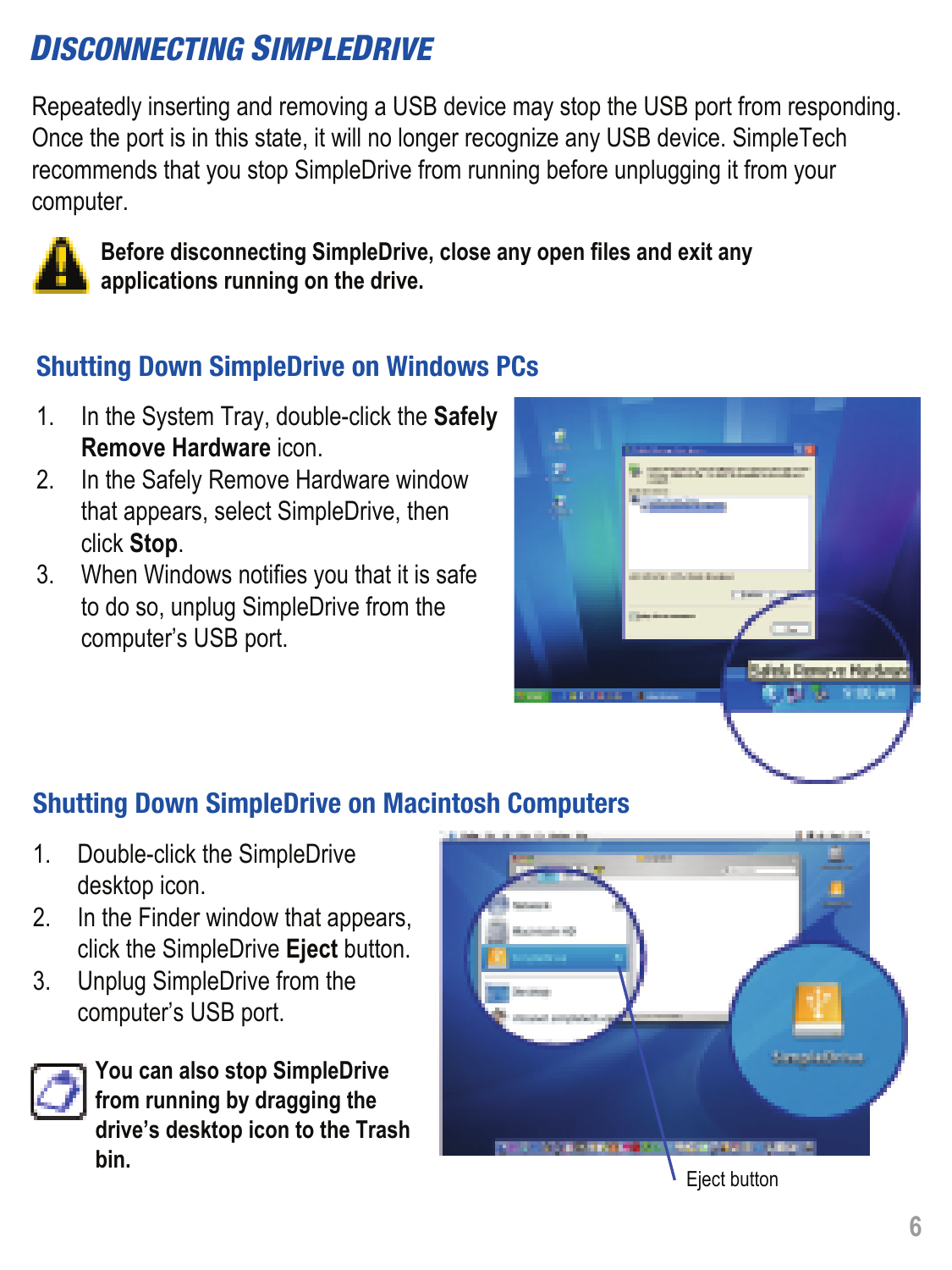## *SPECIFICATIONS*

| <b>Interface</b>             | USB 2.0 compliant; USB 1.1 compatible                                |
|------------------------------|----------------------------------------------------------------------|
| <b>Connector</b>             | USB 2.0, 5-pin, Mini-B socket                                        |
| <b>Data Transfer Rate</b>    | USB 2.0: up to 480 Mb/sec; USB 1.1: up to 12 Mb/sec                  |
| <b>Power</b>                 | USB bus-powered or 5 VDC, 1.0A external power adapter (not provided) |
| <b>Operating Temperature</b> | 41° - 95° F (5° - 35° C)                                             |
| <b>Relative Humidity</b>     | 20 - 80%, non condensing                                             |
| <b>Operating System</b>      | Windows ME, 2000, XP, and Mac OS X                                   |
| <b>Dimensions</b>            | 4.91 in. (124.61 mm) x 3.13 in. (79.38 mm) x 0.78 in. (19.84 mm)     |
| Weight                       | 5.9 oz. (0.167 kg)                                                   |

*Specifications subject to change without notification.*



**A portion of the drives's capacity is used for formatting and other functions and therefore is not available for data storage.**

## *TECHNICAL SUPPORT FROM SIMPLETECH*

SimpleTech Technical Support provides customer support for the duration of the warranty period on this product, Monday through Friday from 6:30 am until 5:30 pm Pacific Standard Time. You can contact our Technical Support team through our Web site, by e-mail or by phone.

Phone: 1-800-945-3444 or 949-476-1180 Email Response: Go to *www.simpletech.com/support*, click the Return Merchandise (RMA), and then choose Need Technical Support.

Online Chat: Go to *www.simpletech.com/support*, click Contact Support, and then click **..........** 



This equipment has been tested and found to comply with the limits for a Class B digital device, pursuant to Part 15 of the FCC Rules.



This equipment carries the CE marking in accordance with European Directives:

- 1) EN55022 : 1998+A1:2001+A2: 2003 Class B
- 2) EN 61000-3-2 : 2000, EN 61000-3-3 : 1995+A1: 2001
- 3) EN 55024 : 1998+A1 : 2001+A2 : 2003 EN 61000-4-2 : 1995+A1: 1998+A2: 2001, EN 61000-4-3 : 2002+A1: 2002, EN61000-4-4 : 1995+A2: 2001, EN 61000-4-5 : 1995+A1: 2001 EN 61000-4-6 : 1996+A1: 2001, EN 61000-4-8 : 1993+A1: 2001 EN 61000-4-11 : 1994+A1: 2001

**Manufacturer Warranty:** *SimpleDrive is warranted for a period of three years from the date of retail purchase. A full text version of SimpleTech's warranty policy is available online at www.simpletech.com/warranty.*